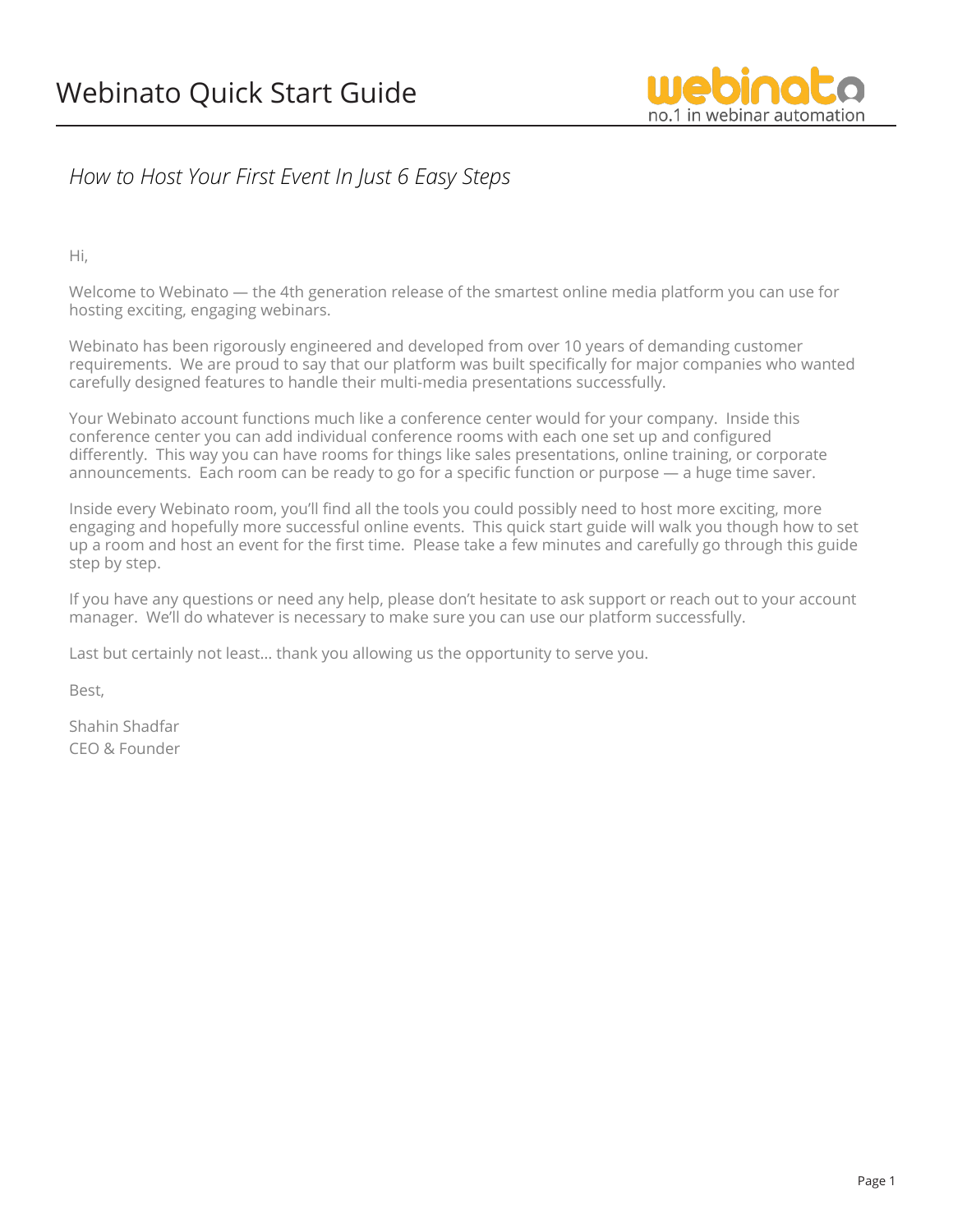## Overview



In this document, we will explain how to put on your first webinar in 6 steps.

Step 1 - Getting Started

Personalize the Webinato platform by adding a logo and creating a custom URL for your company

Step 2 - Create an Event

Focus on how to reach and interact with your customers via this event

• Step 3 - Manage Registrations

Send follow up emails and generate reports

• Step 4 - Set up your Presentation

Customize your webinar room look and feel, as well as upload content

• Step 5 – Host an Event

What to do when the event starts

Step 6 - After the Event

Collect data and manage your recordings for encore presentations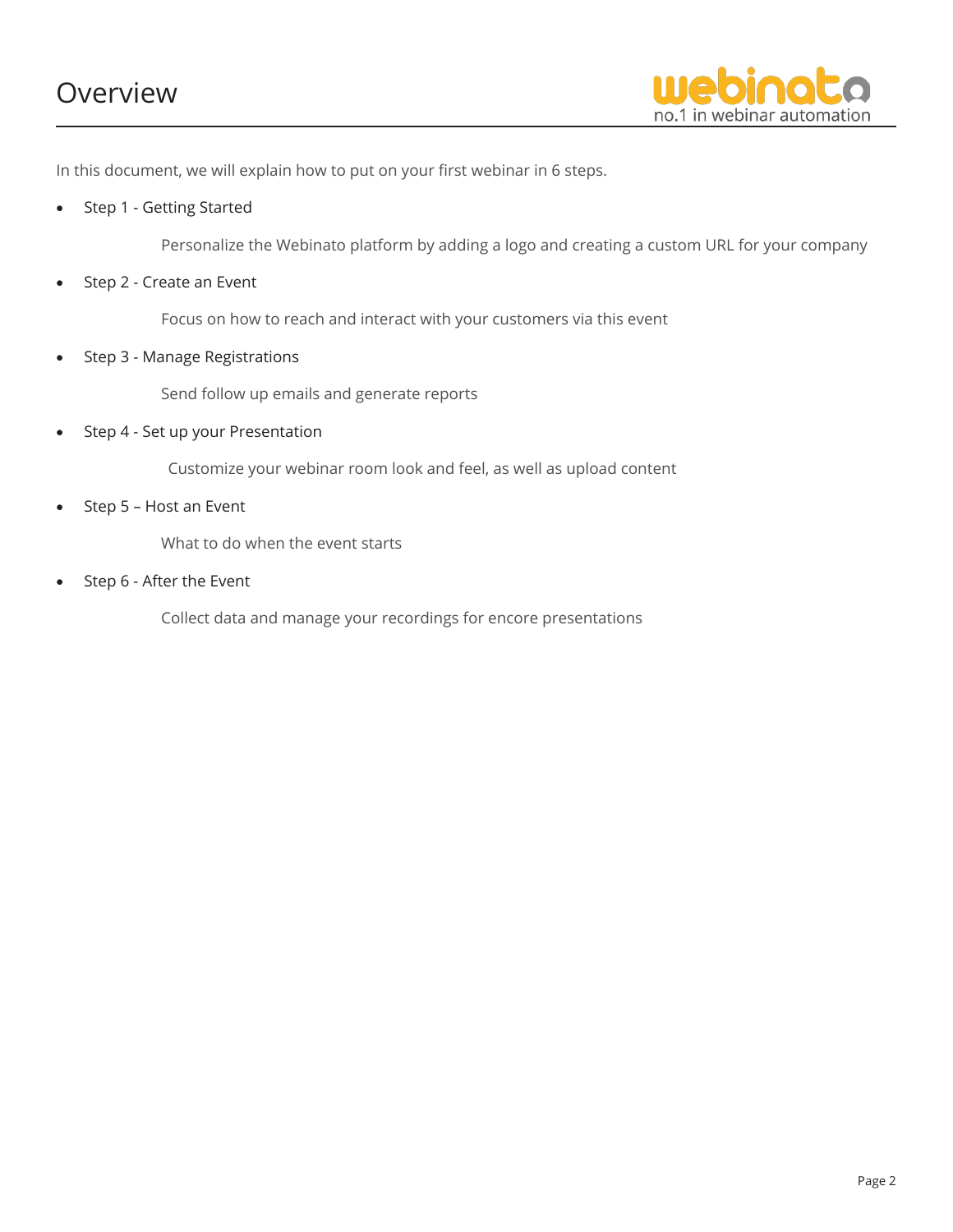# Step 1 - Getting Started



First, let's login and go to your Admin Page (located at yourcompany.webinato.com/adminpage). Then we will modify a few organization settings, and room settings.

| Account                                  |                                                      |
|------------------------------------------|------------------------------------------------------|
| <b>Modify Organization Settings</b><br>o | <b>Convert to a Paid Account</b><br>$\overline{\Xi}$ |
| Rooms Management                         |                                                      |
| <b>Modify Room Settings</b>              | <b>View Room Usage Reports</b><br>₾                  |
| Managa Lleore                            | (i) View Access Information (Login)                  |

#### Organization Settings

By default, you should see the Edit Organization Settings page upon first login, but if not, click on *Modify Organization Settings*. From there you can upload a logo and customize your URL. Be sure to click *Update Changes* at the bottom of the page. *NOTE: Any and all changes to this SHORT URL will affect every link for your company; direct room access and even admin page access is affected by this setting, so make sure you let people know of any changes you make as soon as possible. Event access links are not affected by changes made here.*

| Organization name: <sup>®</sup> A Test Room                      |                |                                                                |                                                                                                                     |  |
|------------------------------------------------------------------|----------------|----------------------------------------------------------------|---------------------------------------------------------------------------------------------------------------------|--|
| <b>API Credentials:</b>                                          | $\circledcirc$ | Click here to send your API credentials to your email address. | <b>TIP:</b> Mouse-over the "?" icon next to the<br>setting for more information, including a                        |  |
| Location :                                                       |                | Houston, Texas                                                 | short description of the setting as well as                                                                         |  |
| Short Link : $\circ$                                             |                | .omnovia.com<br>http:// test                                   | some hints about best-practices.                                                                                    |  |
| Main Contact:                                                    |                |                                                                |                                                                                                                     |  |
| Name:                                                            |                |                                                                |                                                                                                                     |  |
| Email:<br>Phone:                                                 |                |                                                                |                                                                                                                     |  |
| <b>Basic Customer Support:</b><br>Website URL:<br>Website Label: |                | http://support.omnovia.com/                                    | TIP: It is very important to communicate<br>any changes to this URL to your<br>members/attendees, as any older URLs |  |
| Email:<br>Phone:                                                 |                |                                                                | will no longer work.                                                                                                |  |
| Logo:                                                            |                | Choose File                                                    |                                                                                                                     |  |

#### Basic Room Settings

Click on *Modify Room Settings*. From there, click on *room1* (default name). This will allow you to change the room name to something more fitting, and to edit the URL to match.

Further down there are checkboxes for adding a Top Banner and In-room Advertisement, which give you additional places to upload images to brand your room. The In-room Advertisement can be clickable by adding a URL.

There is also a checkbox for End Marketing URL. This is what the browser will load when attendees exit the room after the webinar is over. This is a good spot for links to surveys, sign up forms, your company website, etc.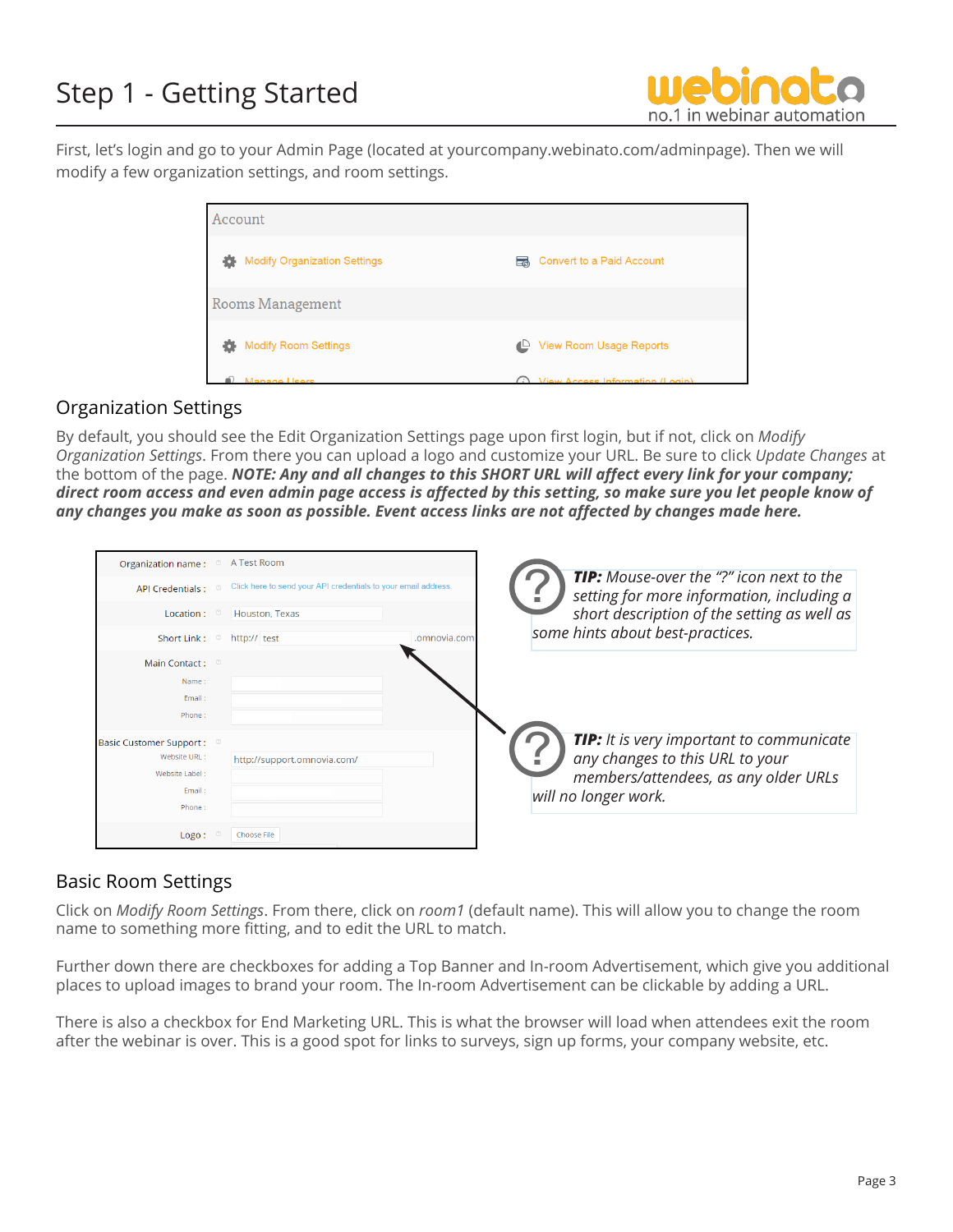

#### Default Room Content Modules

Enter your webinar room by clicking the *Access My Rooms* Quick Link at the top of your Admin Page, and then clicking the name of your room, followed by the *Enter Webinar* button. Think of this as a virtual conference room. You can change the layout of each content module by clicking the gear icon in the upper right hand corner, and then clicking *Open Layout Manager*. (This can also be done from inside your *Admin Page/ Modify Room Settings*)

| ₩?                                            |       |                          |   |    |        |          |
|-----------------------------------------------|-------|--------------------------|---|----|--------|----------|
| Layout Manager                                |       |                          |   |    |        | $_\odot$ |
| Desktop Sharing: v                            | Left  |                          |   |    |        |          |
| Slide Show: V                                 | Left  |                          |   |    |        |          |
| White Board: $\nabla$                         | Left  |                          |   |    |        |          |
| Cobrowser: v                                  | Right | $\overline{\phantom{a}}$ |   |    |        |          |
| Video Player: V                               | Right | ▽                        |   |    |        |          |
| Live Video: V                                 | Right |                          |   |    |        |          |
| Notes: $\sqrt{}$                              | Right |                          |   |    |        |          |
| Survey: V                                     | Right | $\overline{\phantom{a}}$ |   |    |        |          |
| L   R Ratios:<br>50%                          |       |                          | I |    | 50%    |          |
| Chat Position: Under Media Modules (Extended) |       |                          |   |    |        |          |
| Make changes permanent                        |       |                          |   | OK | Cancel |          |

### Voice and audio configuration options

There are essentially two ways that you can setup audio:

- **1. VoIP (Computer Mode)** Use a microphone to speak, and headphones/speakers to listen by selecting the Computer Audio option.
- **2. Integrated Phone Audio (Phone Mode)** You can use your phone line to present or listen to a webinar by selecting the Phone Audio Option

#### *Which is best for me?*

While we provide you the flexibility to provide computer or phone audio for your presenters and attendees, we highly suggest you consider moving over to VoIP audio using USB microphones and headsets. Not only does VoIP provide a much higher-quality experience for your webinars, but is also much easier to use.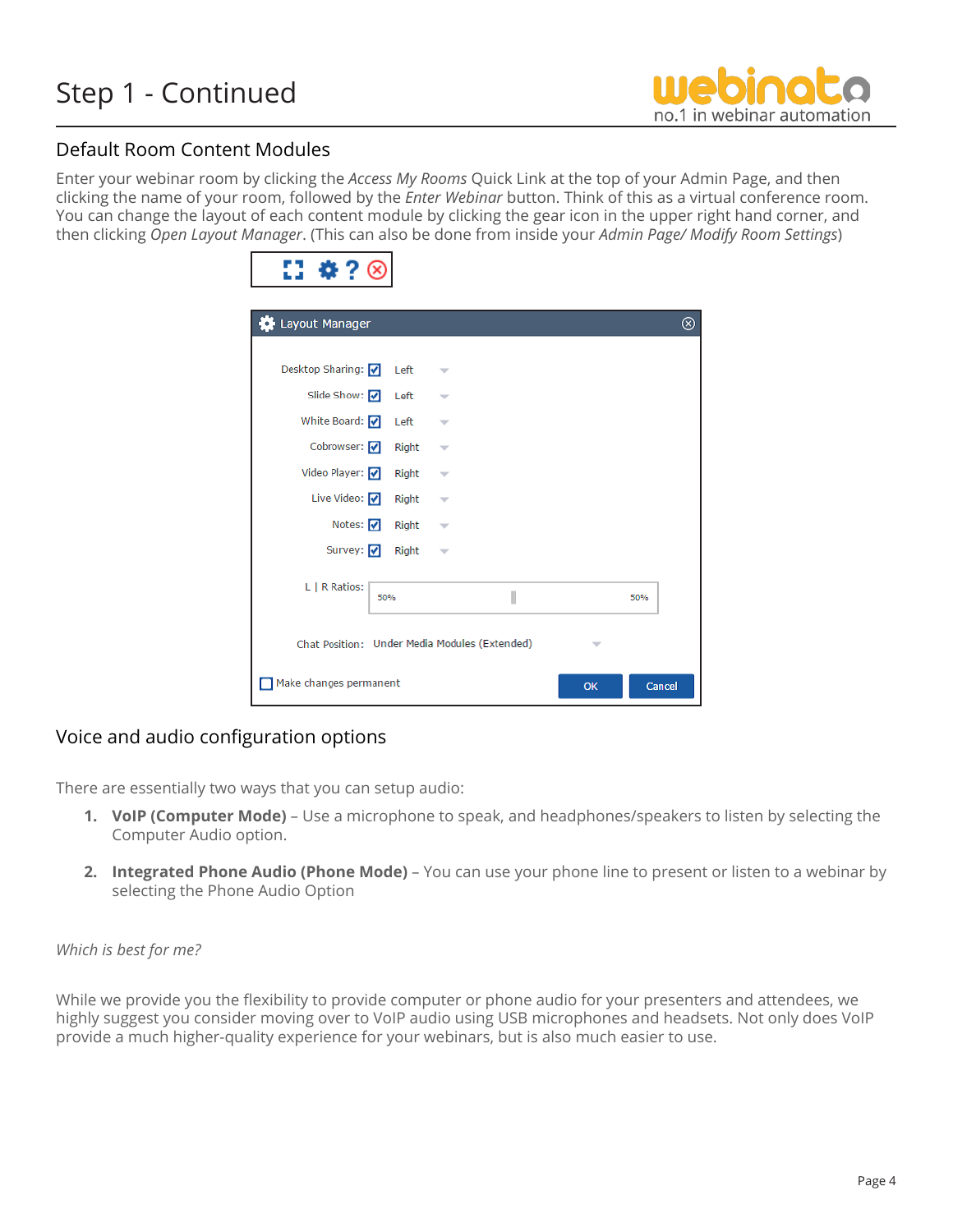

Now let's go back to the Admin page, to the *Manage Events* section. We will focus on how to reach and interact with your customers via this event.

| <b>Rooms Management</b>     |                                        |
|-----------------------------|----------------------------------------|
| <b>Modify Room Settings</b> | <b>View Room Usage Reports</b><br>≃    |
| <b>Manage Users</b>         | <b>View Access Information (Login)</b> |
| 栉<br><b>Manage Events</b>   |                                        |

#### Set up a new event

When we click on *Manage Events* from the Admin page, it will bring us to the Event Manager. Click on Create New Event to get started. Fill in the appropriate information for the event. You can upload an image to be displayed on the event registration page.

On the next tab (Date/Time), enter the date, time and duration for your event. You can set the event to be recurring as well. Click save.

On the next tab (Access) you can set a password, and ask additional questions to your attendees. We can export this information later (detailed further in this document)

#### Invite attendees

When you go to the *Emails tab*, you get a template for a webinar invitation that you can copy and import into your email/CRM/marketing software. *It is important to note, the initial invitation email must be sent from your own system.* After your customers have registered, the Reminder and Followup emails will be sent automatically from the Webinato event manager tool. You will get a copy of the emails as well.

| Character Encoding: |                      | Unicode (UTF-8)                                                                                   |                                                                                                                      |
|---------------------|----------------------|---------------------------------------------------------------------------------------------------|----------------------------------------------------------------------------------------------------------------------|
| Invitation          | Registration         | Reminder 1<br>Reminder 2                                                                          | Followup                                                                                                             |
|                     |                      |                                                                                                   | Please note we do not send out the initial invitation email. It is the responsibility of the event creator to do so. |
|                     | Copy to clipboard    |                                                                                                   | Note: once you save this event, you will receive an email with the message below.                                    |
|                     | Sample Invite Email: | Hello.                                                                                            |                                                                                                                      |
|                     |                      | You are invited to the following online webinar:                                                  |                                                                                                                      |
|                     |                      | Name: RegGraphicSize<br>Date: 11/10/2015<br>Time: 21:00 US/Central<br>Description: RegGraphicSize |                                                                                                                      |
|                     |                      |                                                                                                   | Registration is mandatory for this event. Please use the following URL to register for this event:                   |
|                     |                      |                                                                                                   | Registration URL: http://test.omnovia.com/registration/pid=69941447172162                                            |
|                     |                      | event has started.                                                                                | You may enter the event up to 30 minutes before the start of the event but you cannot enter 120 minutes after the    |
| ŀ۹                  |                      |                                                                                                   |                                                                                                                      |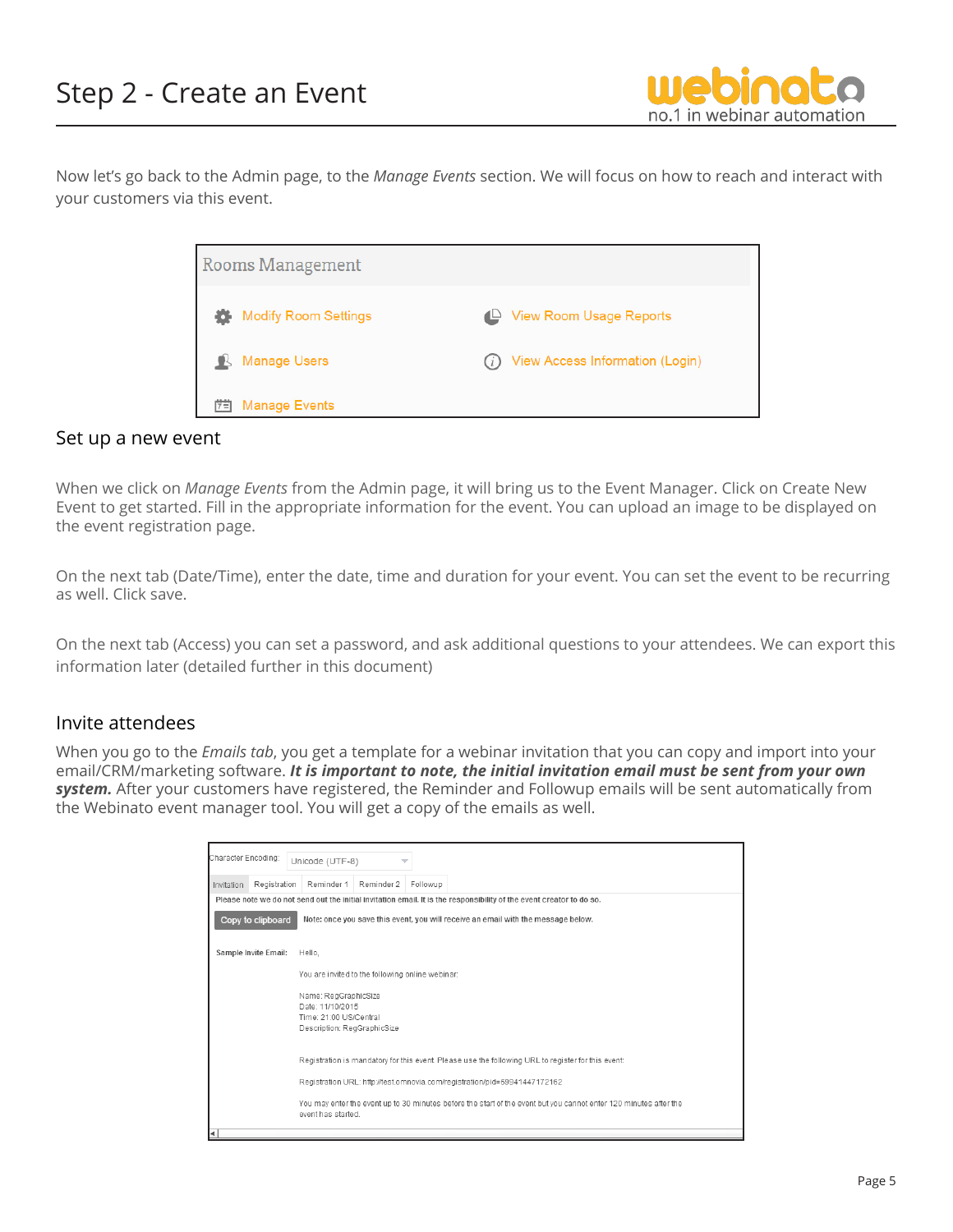

In the report tab of the event manager, you can: view who has registered for the event, resend the registration email, as well as export the list to a CSV file. We can integrate this information with your existing business tools via our easy to use APIs (www.webinato.com/apis/)

#### Follow up emails (optional)

Before the event, you can send reminder emails to people who have registered for the event. You can modify these emails however you see fit, and then send a test email to yourself to make sure it looks great!

After the event, you can create a custom follow up email. It can include links to surveys, links to an AutoPilot Recording of the event, etc. The same test email scenario applies for the follow up email.

| Invitation             | Registration | Reminder 1                          | Reminder 2                                                                                                                    | Followup                   |  |                          |                                                                                                                |  |
|------------------------|--------------|-------------------------------------|-------------------------------------------------------------------------------------------------------------------------------|----------------------------|--|--------------------------|----------------------------------------------------------------------------------------------------------------|--|
|                        |              |                                     |                                                                                                                               |                            |  |                          |                                                                                                                |  |
| Send a reminder email: |              | ☑                                   |                                                                                                                               |                            |  |                          |                                                                                                                |  |
| Fmail Mode:            |              |                                     | ⊙ Production ○ Test                                                                                                           |                            |  | <b>Send Reminder Now</b> |                                                                                                                |  |
|                        |              |                                     | The event must be saved before you manually send reminders.                                                                   |                            |  |                          |                                                                                                                |  |
|                        | Send:        |                                     | $\overline{\phantom{a}}$                                                                                                      | days before start of event |  |                          |                                                                                                                |  |
| Templates:             |              | --select--                          |                                                                                                                               |                            |  |                          |                                                                                                                |  |
|                        | Subject:     |                                     | Don't forget about our event!                                                                                                 |                            |  |                          |                                                                                                                |  |
|                        | Text:        | (2)<br>Date: [DATE]<br>Time: [TIME] | Hello [FIRSTNAME],<br>Name: [EVENTNAME]<br>Description: [SHORT DESC]<br>Here is the URL that you will use to enter the event: |                            |  |                          | The time for our event is fast approaching. This is a friendly reminder to you about the details of the event. |  |

#### Reporting options

In the Event Manager, you can open your event and go to the Report tab. Then you can export (as a CSV file) the list of registrants, along with any question data that you included in the registration.

| General Info | Date/Time         | Access | Emails  | Advanced  | Summary | Report                           | Save                                                | <b>Close</b>             |            |          |      |
|--------------|-------------------|--------|---------|-----------|---------|----------------------------------|-----------------------------------------------------|--------------------------|------------|----------|------|
|              |                   |        |         |           |         | <b>Export to Microsoft Excel</b> | * Excel report includes answers to survey questions |                          |            |          |      |
|              |                   |        |         |           |         | Event Date: 2015-11-07 09:00:00  |                                                     |                          |            |          |      |
|              |                   |        |         |           |         |                                  |                                                     |                          |            |          |      |
|              |                   |        |         |           |         |                                  | Total Registered: 1 Total Attended: 0 (0%)          |                          |            |          |      |
| Action       | <b>First Name</b> |        |         | Last Name |         | Email                            |                                                     | <b>Registration Date</b> | Registered | Attended | Paid |
|              | Test              |        | omNovia |           |         |                                  | 2015-11-04 02:56AM                                  |                          | w          |          |      |
|              |                   |        |         |           |         |                                  |                                                     |                          |            |          |      |
|              |                   |        |         |           |         |                                  |                                                     |                          |            |          |      |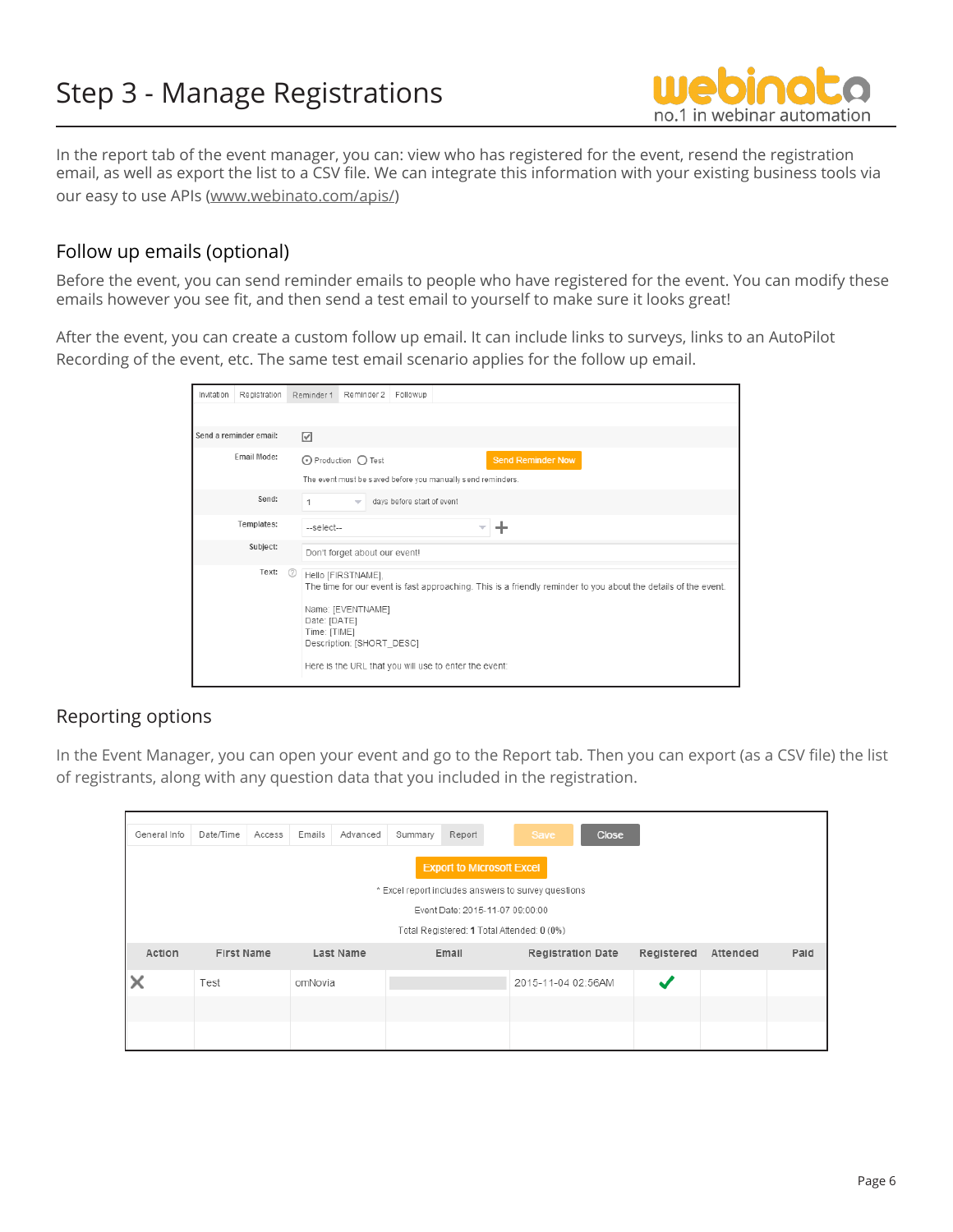

Let's go back to the webinar room and upload content so you have everything at your fingertips during your event.

#### Uploading PowerPoint slides

The Slides module enables you to upload your presentation while maintaining the slide transitions, and because it doesn't require any desktop or application sharing, it is quick and efficient. Just click on the Slides tab, then click the Start Slides button. In the following pop-up window, click the Upload button and navigate to your PowerPoint file. It will then show up in the list of available slide shows. Press lay and it will load the slide show and give you a simple to use navigation toolbar.



| <b>Slides Control Panel</b> | ⊗ |
|-----------------------------|---|
| 十亩                          |   |
|                             |   |
|                             |   |
| <b>Available Slides</b>     |   |
| AnimationTest               |   |
| AudioTroubleshooting_111913 |   |

#### Preloading the Documents folder

You don't need to worry about emailing or screen sharing files to your audience during the event. Simply upload files (word docs, PDFs, links, etc) and they will be available to your attendees during your events. Look in the bottom right hand corner of your webinar room, click on the Documents button, and upload.

#### Creating Surveys

Get question data and valuable feedback from your attendees. You can have a survey auto-load at the end of your event, or you can load it up at any point during the live session. Just click on the Survey tab, and then click start survey. Click add survey, and use the drop down menu to select different question types. You can click the checkbox to make the survey available to any other rooms as well.

#### Creating Instant Polls

Encourage audience participation and get immediate feedback with the Instant Poll tool. Click on the Tools button in the bottom right, and then Instant Poll. You can type a question to the audience, and then add various options for them to choose. You can have the answers be anonymous, or shared with the rest of the audience. If you click the checkbox for save to favorites, it will be available for you to use in future webinars.

| <b>.l</b> Instant Poll |                                               |       |
|------------------------|-----------------------------------------------|-------|
|                        | Select from favorites                         |       |
| Poll Question:         | Ask a question here                           |       |
|                        | √ Anonymous √ Multiple Choice √ Share Results |       |
| Answer Choice 1        |                                               |       |
| Answer Choice 2        |                                               |       |
| Answer Choice 3        |                                               | ×     |
| Answer Choice 4        |                                               | 生     |
|                        | e<br>Save to Favorites Name: Test Poll        |       |
|                        | <b>Start</b>                                  | Close |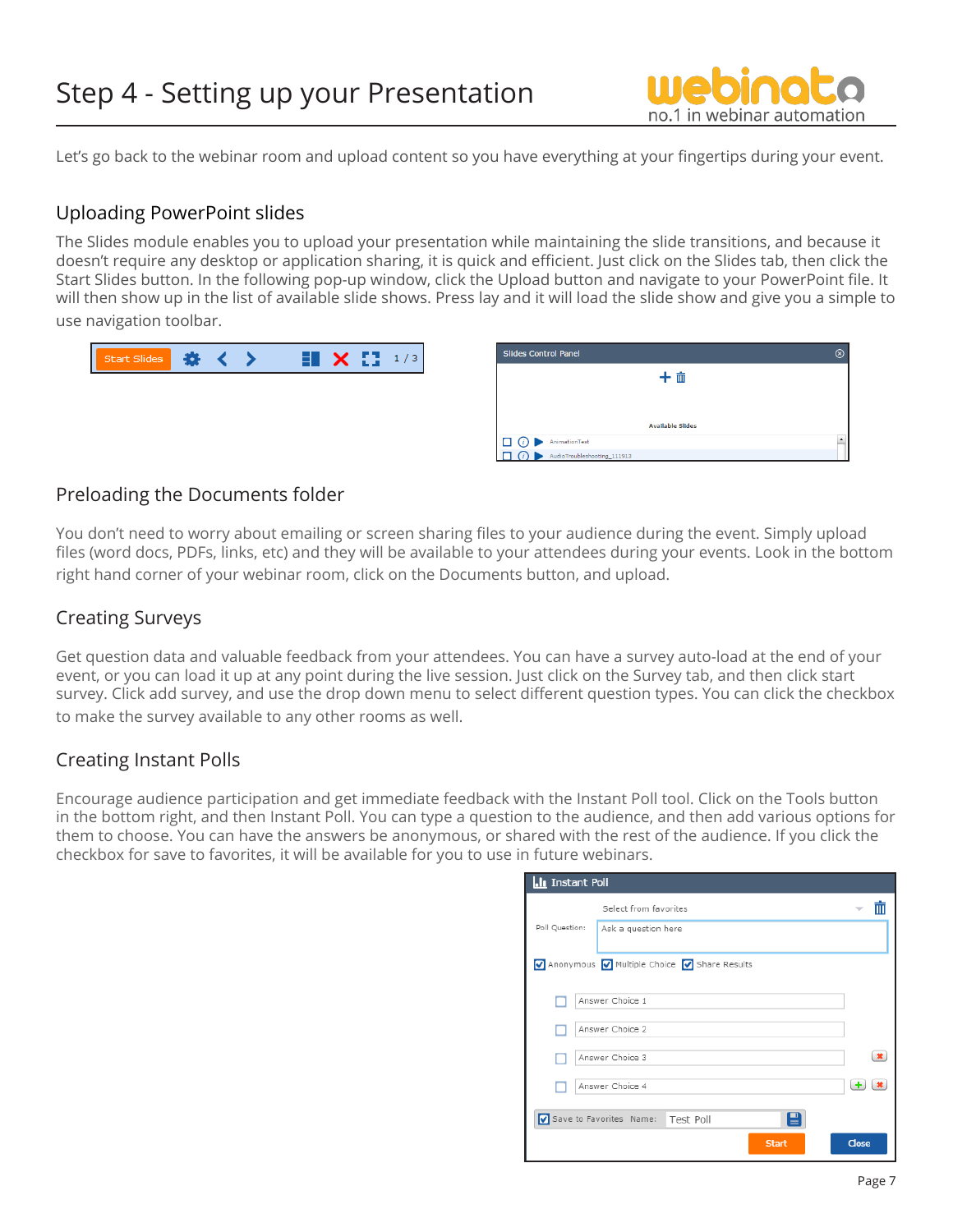# Step 5 – Practice Hosting an Event



Some helpful hints and tools to utilize during your event.

#### eCurtain

You don't want anyone to see your cluttered desktop, or enter the room early and hear your mic check. The eCurtain gives you privacy before the event, so you can focus on preparing. In the Tools menu, you can click on eCurtain. This will hide the media modules and mute the audio to the attendees, so you can prepare and test audio/video with presenters. Simply click the flashing eCurtain button when you are ready to start.

> *TIP: As a moderator, you will not see the curtain as attendees do. Instead, you will see a yellow button that raises the curtain when clicked.* ?



#### Recording

You have the option to record the event. To start recording, click on Tools, and then AutoPilot Recorder. From there, give the recording a name, and click start. Once the event is over (or you wish to stop recording), simply click the stop button at the bottom.

#### Q&A Manager

When it's time to open the floor for Q&A, don't let questions got lost or forgotten because they've scrolled by too fast in the chat box. When you click on Q&A Manager from the Tools menu, and then click start, it will change the chat mode for attendees. It will give them the option to ask single questions, and all questions will be presented to you (moderators/presenters) in the Q&A manager. You can then assign questions to other moderators/presenters if you desire.

#### Moderating Chat

Take control of the chat with moderation options. If you click on the gear icon in the chat box, you can set several chat options, such as disabling all attendee chat, or just privatizing it (only moderators/presenters will see attendee chat). Clicking on an individual attendee name will give you the option to kick or ban from the room, as well as mute or private message.

#### Ending the Room

Don't forget to close down the session once your event is over. This will kick any stragglers out of your webinar and redirect them to your end marketing URL. Click the red "X" in the upper right corner and then click the red button to end the session for all participants. Note that the room report for your event will not be generated until the room is ended.

When the event has concluded, you can go back and manage your recording(s) and take a look at data collected during the event, such as chat logs, survey answers, etc.